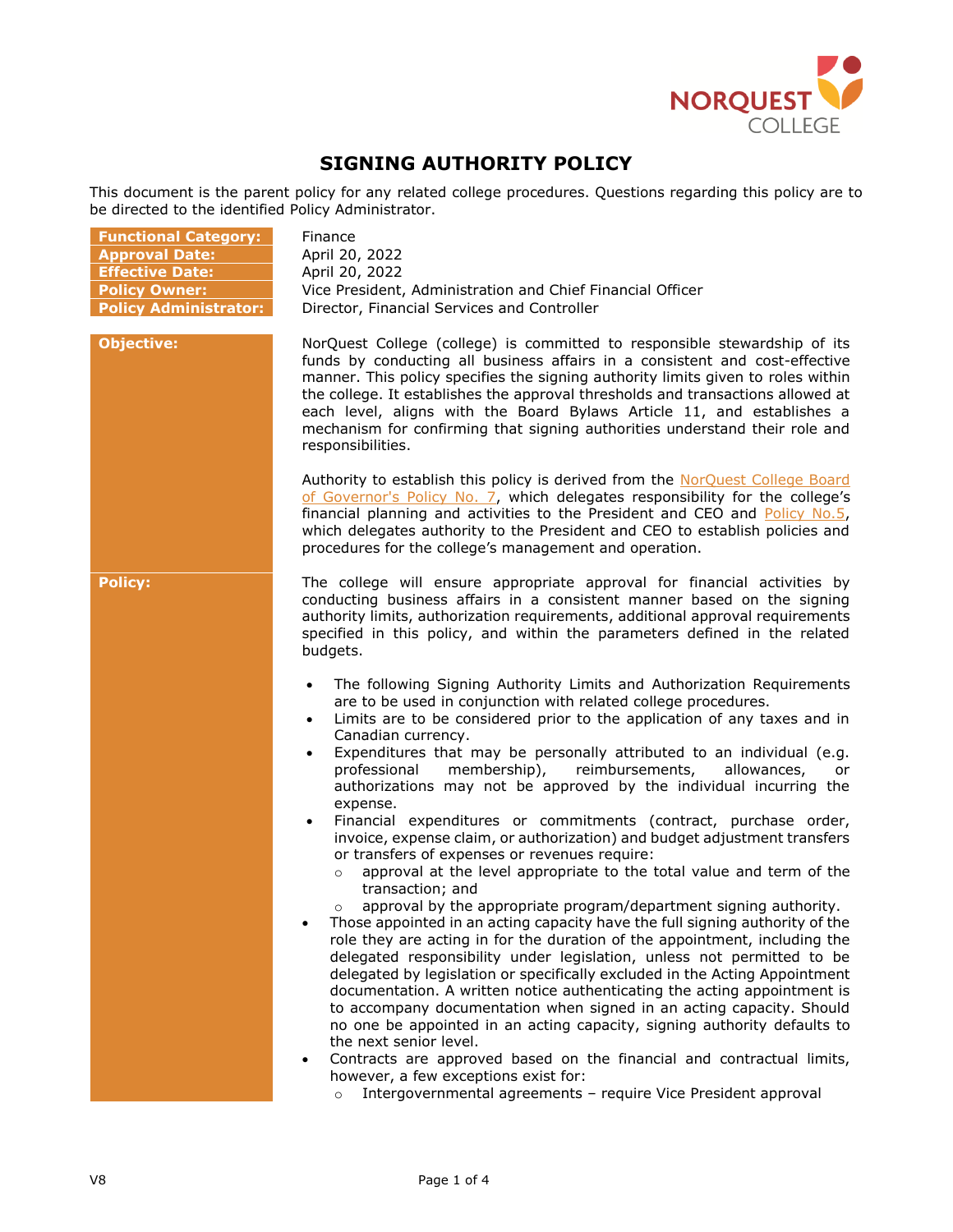

- o Leases of real property require Vice President Administration and CFO approval.
- Decisions with regards to any disposition, acquisition or development of land are required to be approved by the Board of Governors as per the *Post-secondary Learning Act*.

#### **Signing Authority Limits**

| <b>Role</b>                                      | <b>Operating</b> | <b>Capital</b> | <b>Payroll</b><br><b>Transactions</b> | <b>Contractual</b><br><b>Term</b> | <b>Banking</b><br><b>Authority</b> |
|--------------------------------------------------|------------------|----------------|---------------------------------------|-----------------------------------|------------------------------------|
| <b>Board Chair</b>                               | $>$ \$500K       | > \$1M         |                                       |                                   |                                    |
| President & CEO                                  | $>$ \$500K       | > \$1M         | > \$1M                                | $> 5$ yrs                         | $\sqrt{}$                          |
| Voting Members of<br><b>Executive Team</b>       | $\leq$ \$500K    | $\leq$ \$500K  |                                       | $\leq$ 5 yrs                      |                                    |
| <b>VP Administration</b><br>and CFO              | $\leq$ \$500K    | $\leq$ \$1M    | $\leq$ \$1M                           | $\leq$ 5 yrs                      | $\sqrt{}$                          |
| Director, Financial<br>Services &<br>Controller  | $\leq$ \$250K    | $\leq$ \$250K  | $\leq$ \$500K                         | $\leq$ 3 yrs                      | $\sqrt{}$                          |
| Dean/Director*                                   | $\leq$ \$100K    | $\leq$ \$100K  |                                       | $\leq$ 3 yrs                      |                                    |
| Assistant<br>Controller                          | $\leq$ \$100K    | $\leq$ \$100K  |                                       | $\leq 1$ yr                       | $\sqrt{}$                          |
| Manager**                                        | $\leq$ \$50K     |                |                                       | $\leq 1$ yr                       |                                    |
| Manager-<br><b>Accounting</b><br><b>Services</b> | $\leq$ \$50K     |                |                                       | $\leq 1$ yr                       | $\sqrt{}$                          |
| Supervisor/Store<br>Coordinator                  | $\leq$ \$25K     |                |                                       | $\leq 1$ yr                       |                                    |
| All Others***                                    | $\leq$ \$10K     |                |                                       | $\leq 1$ yr                       |                                    |

## **Authorization Requirements**

<span id="page-1-0"></span>

| <b>Role</b>                       | <b>Travel &amp;</b><br><b>Related</b><br><b>Expenses</b> | <b>Professional</b><br><b>Development</b> | <b>Procurement Card</b> |
|-----------------------------------|----------------------------------------------------------|-------------------------------------------|-------------------------|
| Board Chair <sup>1</sup>          | for Board<br>Members &<br>President                      | for Board<br>Members &<br>President       |                         |
| Vice Chair/FAC Chair <sup>1</sup> | for Board Chair                                          | for Board Chair                           | $\sqrt{ }$              |
| President & CEO                   | Outside of &<br>within Canada &<br><b>USA</b>            |                                           |                         |
| <b>Vice President</b>             | Outside of &<br>within Canada &<br><b>USA</b>            | $\sqrt{}$                                 | $\sqrt{ }$              |
| Dean/Director*                    | Within Canada &<br><b>USA</b>                            |                                           |                         |
| Manager**/Assistant<br>Controller | Within province                                          | $\sqrt{}$                                 |                         |
| All Others***                     | Within province                                          |                                           |                         |

\* Includes the Chief of Staff.

\*\* Includes Managers, Program Managers, Program Chairs and Vice Deans.

\*\*\* Designated Authority to staff members in a portfolio.

### **Additional Approval Requirements**

Signing authority for roles must be approved at a minimum of the Associate Dean/ Senior Manager level or one level higher than the role in question.

In circumstances where the President and CEO and the Board Chair are the only college representatives present; the President and CEO is to claim any expenses incurred and have them approved by the Chair of the Finance and

ı

 $1$  As per Board Procedures No. 1.5 – Board Member Expenses; and No. 1.2 – Professional Development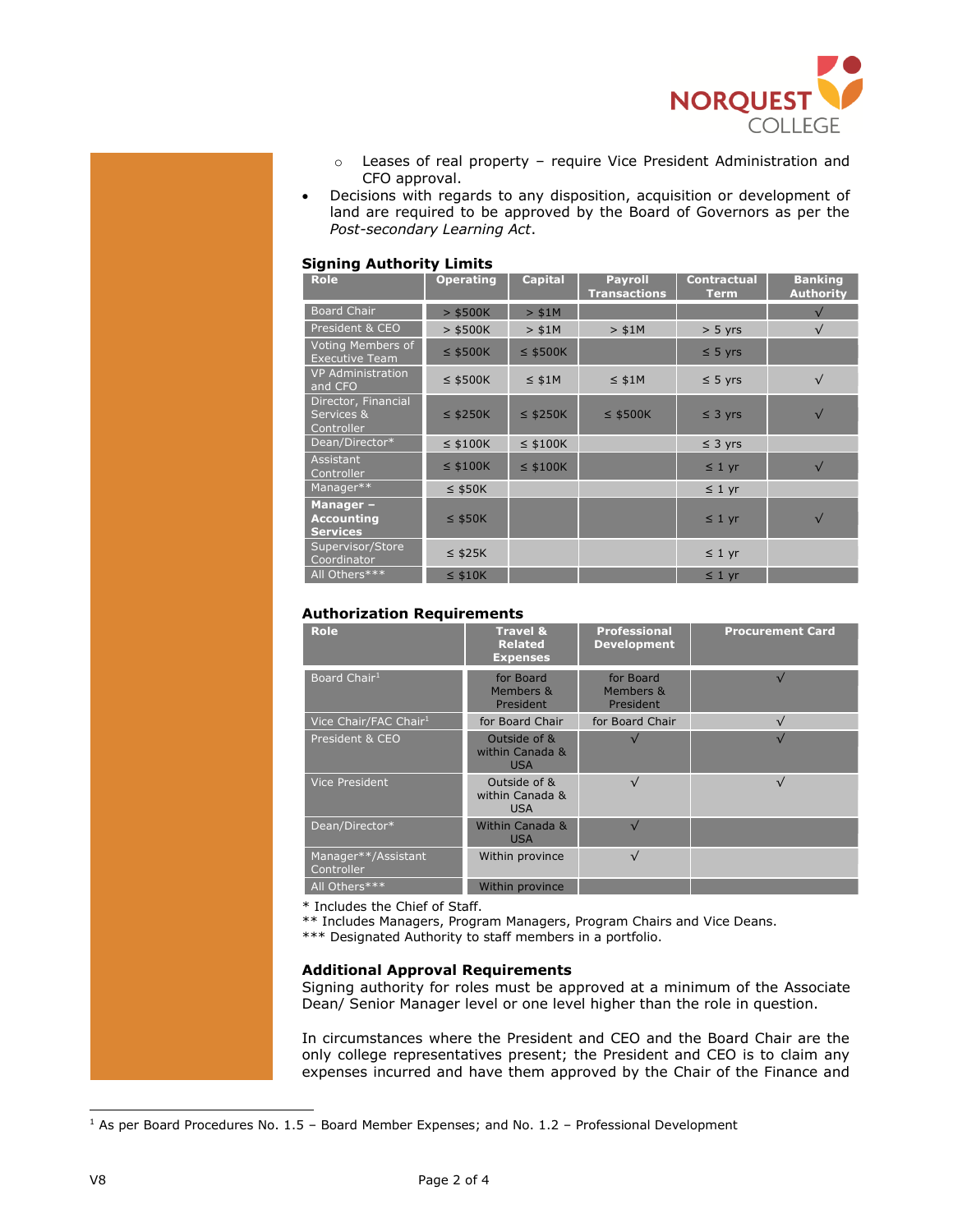

|                                                        | Audit Committee. In all other circumstances, the Board Chair is to authorize<br>the expenses of the President and CEO.                                                                                                                                                                                                                                                                                                                                                                                                                                                                                                                                                                                                                                                                                                                                                                                      |
|--------------------------------------------------------|-------------------------------------------------------------------------------------------------------------------------------------------------------------------------------------------------------------------------------------------------------------------------------------------------------------------------------------------------------------------------------------------------------------------------------------------------------------------------------------------------------------------------------------------------------------------------------------------------------------------------------------------------------------------------------------------------------------------------------------------------------------------------------------------------------------------------------------------------------------------------------------------------------------|
|                                                        | <b>Electronic Signatures</b><br>NorQuest College supports the use of electronic signatures to sign documents<br>provided that each e-signature adheres to the relevant requirements set out<br>in the Electronic Transactions Act, Electronic Transactions Act General<br>Regulation, and Freedom of Information and Protection of Privacy Regulation.<br>Electronic signatures must comply with the college's Digital Security and<br>Information Technology Policies and Standards, and must meet our<br>requirements as to the method of making the signature and as to the reliability<br>of the signature. Electronically signed documents that collect personal<br>information and an individual's consent must comply with the Protection of<br>Privacy Procedure. Records containing e-signatures need to be filed and<br>maintained according to the college's Retention and Disposition Schedule. |
|                                                        | <b>Emergency Operations</b><br>Activation of the college's Emergency Operations Centre (EOC), enables the<br>EOC to have the ability to approve transactions that may exceed the<br>limits/authorizations within this policy on a college-wide basis to facilitate the<br>college's response to, and recovery from, a Level 2 or 3 incident as identified<br>in the College's Emergency Response Plan.                                                                                                                                                                                                                                                                                                                                                                                                                                                                                                      |
| <b>Definitions:</b>                                    | <b>Banking Authority:</b> A Board approved authority authorized to open or close<br>bank accounts, sign, make, draw, accept, endorse and deliver cheques,<br>promissory notes, bills of exchange, orders for payment of money and<br>agreements and instruments as is necessary for the operation of the colleges'<br>bank accounts.                                                                                                                                                                                                                                                                                                                                                                                                                                                                                                                                                                        |
|                                                        | <b>Electronic Signature:</b> A digital mark that has the function of a signature in,<br>is attached to, or is logically associated with a record, and is used by a<br>signatory to take responsibility for, or to give consent to, the content of the<br>record.                                                                                                                                                                                                                                                                                                                                                                                                                                                                                                                                                                                                                                            |
|                                                        | Signing Authority: An employee of the college who has been granted<br>authority by the President and CEO to approve commitments for the<br>acquisition of goods and services for the purpose of conducting ordinary<br>business on behalf of the college.                                                                                                                                                                                                                                                                                                                                                                                                                                                                                                                                                                                                                                                   |
| <b>Related NorQuest</b><br><b>College Information:</b> | <b>Contract Management Procedure</b><br><b>Digital Security Policy</b><br><b>Digital Security Standards and Procedures</b><br>$\bullet$<br><b>Donation Acceptance Procedure</b><br><b>Forecast Management Procedure</b><br>$\bullet$<br>Goods and Services Procurement Procedure<br><b>Hosting Procedure</b><br><b>Learning and Development Procedure</b><br><b>Procurement Card Procedure</b><br>$\bullet$<br>Protection of Privacy Procedure<br>Records and Information Management Policy<br>Tangible Capital Asset Management Policy<br>٠<br><b>Travel and Business Expense Policy</b><br><b>Travel and Related Expenses Procedure</b><br>$\bullet$                                                                                                                                                                                                                                                      |
| <b>Related External</b><br><b>Information:</b>         | <b>Electronic Transactions Act</b><br><b>Electronic Transactions Act General Requlation</b><br><b>Freedom of Information and Protection of Privacy Regulation</b><br>$\bullet$                                                                                                                                                                                                                                                                                                                                                                                                                                                                                                                                                                                                                                                                                                                              |